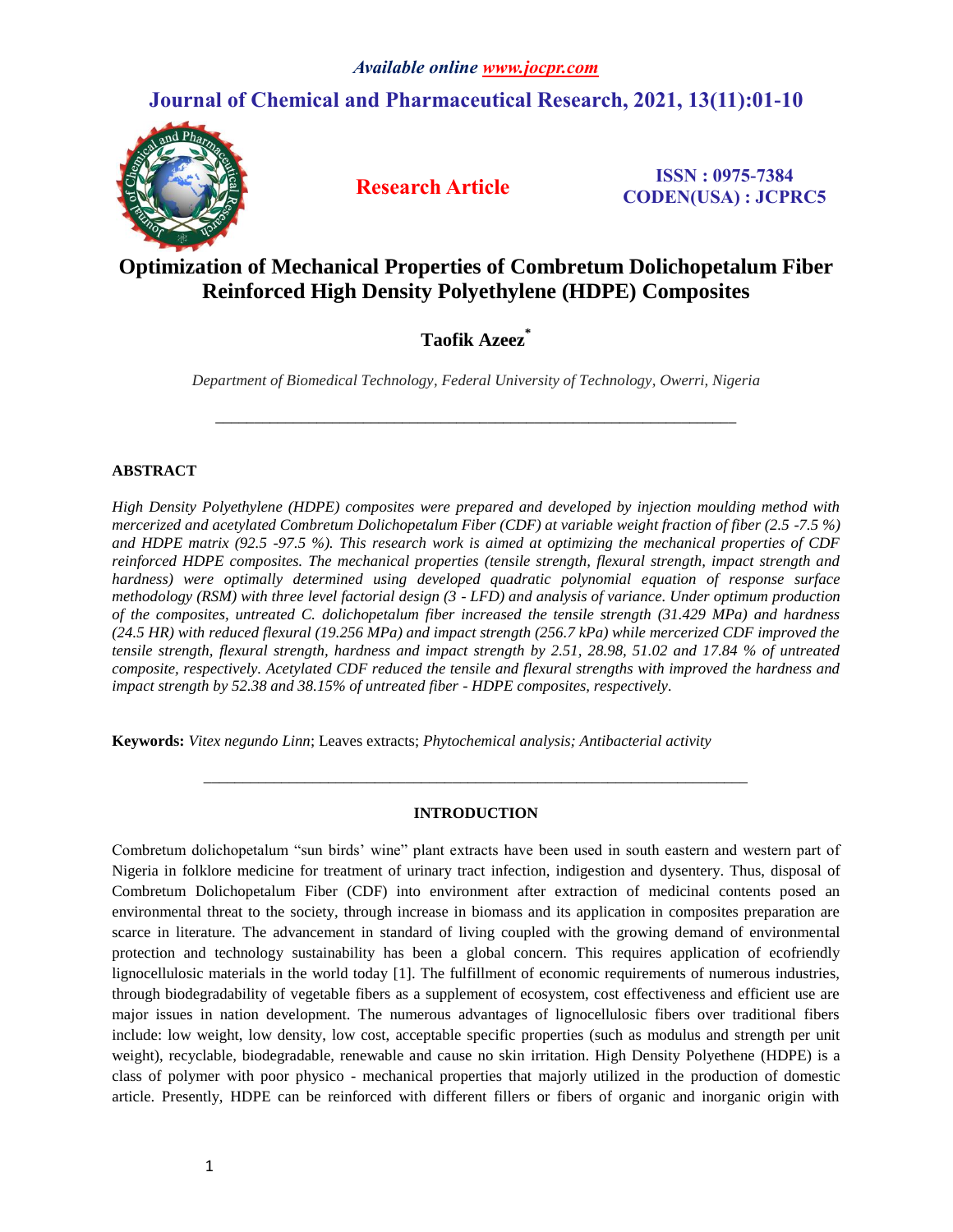different particle sizes. The reinforced fillers or fibers enhanced the performance of the composites through the transfer of stress between the reinforcing fibres and matrix. Matrix acts as a glue to hold the fibers together and protect fibers from mechanical and environmental damage. The use of natural fibers have been reported to be less attractive in composite applications due to some factors such as intrinsically dependent on grown area, maturity age of the plant, extraction method and conditioned prior to application. These factors to an extent cause reduction in properties of natural fibers compared to synthetic fibers. Another disadvantage is low interfacial adhesion between the fibers and polymer matrix which may truncate fiber potential as reinforcing agents owing to their hydrophilic nature. An effective corrective measure that has been used with significant success is chemical modifications which activate hydroxyl groups in fibers or induces new moieties that effectively interlock with the matrix. This resulted to increase in interfacial adhesion and mechanical properties of the composites [2]. Mokaloba and Batane reported that mercerization and acetylation of sisal fiber, respectively, improved the interfacial adhesion shear strength with polypropylene matrix by 173 and 435%, and tensile strength by 12.04 and 14.08 % untreated composites. Researchers have investigated the enhancement and efficiency of fibers strength and composites at ultimate conditions with the use of many chemical surface modifications such as mercerization which makes fibers to be less hydrophilic and promoting mechanical interlocking with the matrix; acetylation for substitution of hydroxyl group of the cell wall of fibers with acetyl group; thus reducing the hygroscopic nature of fibers and many others . Though, deviation from optimum can lead to excess delignification which reduced the tensile strength of Adenia labata and pineapple fibers as well as impact strength and hardness of the composites. Treatment with 2% NaOH caused decrease in tensile strength of pineapple fiber as reported by but increase in tensile strength of lady's finger fiber as reported. Thus, there is need to know optimal conditions of a specific fibers for its applications. Researchers reported that fibers treatment using NaOH, acetic anhydride and silane coupling agent improved the structural, mechanical and thermal behaviour of natural fiber reinforced polymer composites like HDPE, polypropylene, epoxy matrix at ultimate conditions of volume fraction of jute, green coconut, flax, basalt, areca and kenaf fibers. Though, mercerized henequen fiber makes insignificant difference in tensile strength but improve the flexural properties of HDPE composites. Optimization of natural fiber reinforced polymers (such as epoxy, vinyl ester, polyester, polypropylene, polyurethane, polyetheretherketone, Polyethylene-Terephthalate (PET) and HDPE) with soya stalk flour, oil palm empty fruit bunch, groundnut shell, kenaf, sisal, coir and jute fibers, wood on mechanical, thermal and turning parameters using Duncan analysis, simplex lattice design, and Taguchi method have been studied but requires large amount of experimental work in orthogonal array with the measurement of signal to noise ratio. In other to minimize waste of material in production and experimental effort, this research work seeks to optimize the mechanical properties of C. dolichopetalum fiber reinforced HDPE composites for enhancement of HDPE matrix applications [3].

 $\mathcal{L}_\mathcal{L} = \mathcal{L}_\mathcal{L}$ 

#### **MATERIALS AND METHODS**

C. dolichopetalum plant was obtained from Bayaoje in Surulere Local Government Area of Oyo state, Nigeria. Fiber was extracted from plant stem using water retting method for 21days, washed every 3days, and dried at a temperature of 600°C for 2 hours after fiber was obtained. The dried fibers are designated as untreated C. dolichopetalum fibers (unCDF). The sodium hydroxide and acetic anhydride (analytical grade chemicals) used for fiber modification was supplied by Rovert scientific limited, Benin city in Edo state, Nigeria. HDPE matrix in pellet form was obtained from Eleme Petrochemical Company, Port Harcourt in River state, Nigeria.

#### **Alkali and Acetic Anhydride Treatments**

Strand of C. dolichopetalum fiber with average length of 150 mm and average diameter of  $0.48 \pm 0.03$  mm was cut into 10 mm. The C. dolichopetalum fibers were treated with 14.19 % NaOH solution for 28 minutes and 14.66 % acetic anhydride solution for 86 minutes at room temperature as optimal treatment conditions reported. After extraction, washed with deionized water, then oven dried at 600C for 2 hours and tensile strength test was carried out by the method described.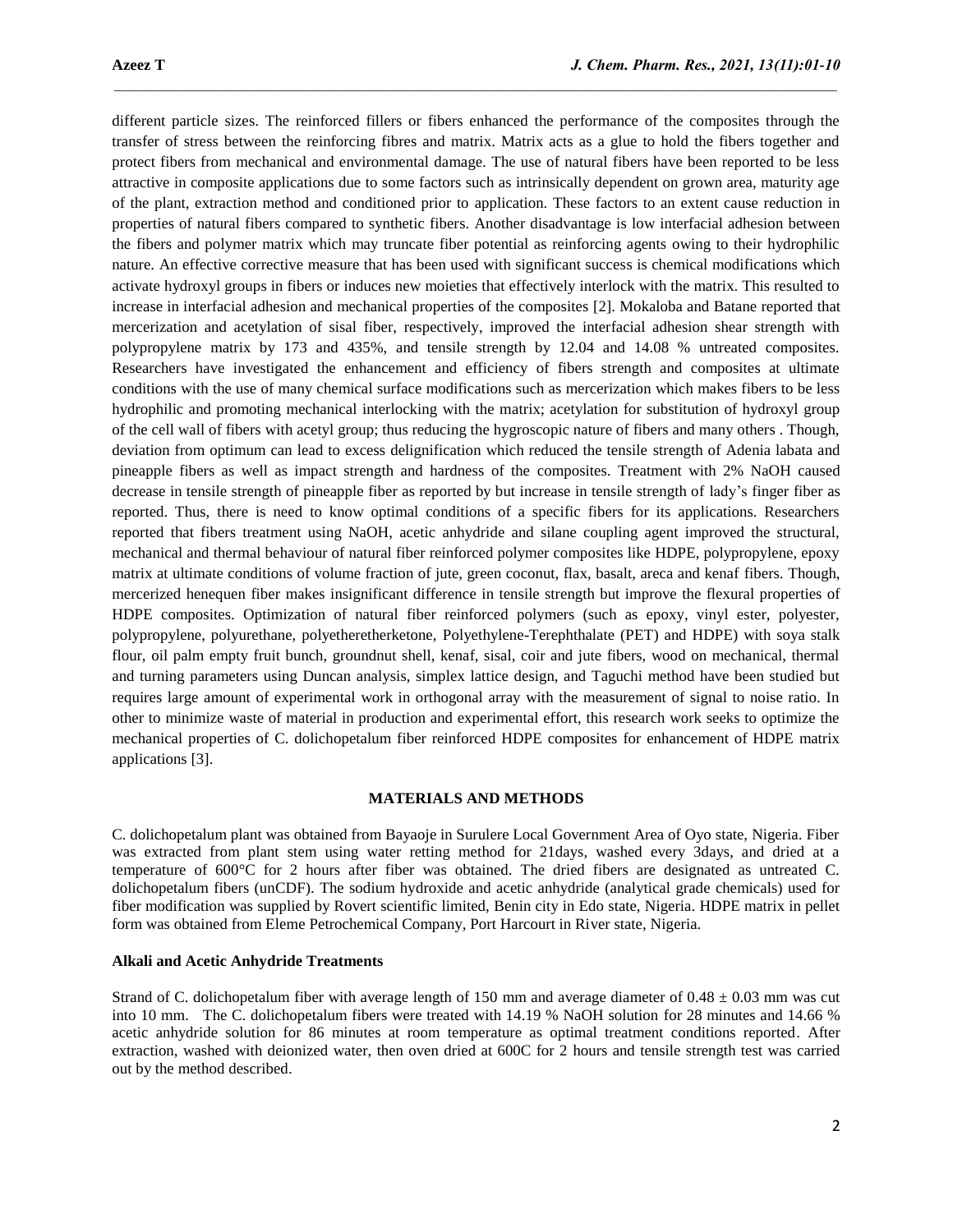## **Composite Preparation**

The treated and untreated fibers, respectively, were mixed with HDPE pellet of density and melting point of  $193^{\circ}$ C, respectively, as presented in Table 1. Mixture was processed by injection moulding method at temperature range of  $1800^{\circ}$ C – 2100 $^{\circ}$ C

 $\mathcal{L}_\mathcal{L} = \mathcal{L}_\mathcal{L}$ 

## **Table 1: Level of treated and untreated CDF - HDPE composites for coded and uncoded**

|           | Ranges and level |    |     |  |  |  |  |
|-----------|------------------|----|-----|--|--|--|--|
| Variable  |                  |    |     |  |  |  |  |
| $W_f$ (%) | 2.5              |    | 7.5 |  |  |  |  |
| (96)      | 92.5             | 95 |     |  |  |  |  |

#### **Tensile Testing**

Tensile test was conducted on a rectangular shape of randomly oriented *C. dolichopetalum* fibers-HDPE composites with a dimension of 100mm (span) x 25mm (width) x 3mm (thickness) using tenstometer machine (Model: M500-25KN, OL11 1NR) with a constant rate of transverse of the moving grip of 40 mm /min was used in evaluating the tensile properties [4].

#### **Flexural Testing**

3 – point flexural test was conducted on a rectangular shape of randomly oriented *C. dolichopetalum* fibers-HDPE composites with a dimension of 80 mm (span) x 25 mm (width) x 3 mm (thickness) using tenstometer machine (Model: M500-25KN, OL11 1NR) with a constant rate of 40 mm/min.

#### **Impact Testing**

Unnotched Izod impact test was conducted with cantilevered beam configuration on a rectangular shape of randomly oriented *C. dolichopetalum* fibers-HDPE composites with a dimension of 80mm (span) x 25 mm (width) x 3 mm (thickness) using tenstometer (Model: M500-25KN, OL11 1NR) at a constant rate of 40 mm /min.

#### **Hardness Testing**

A standard Rockwell tester was used with steel indenter to measure the hardness of the test specimen according to ASTM E – 18. Load of 150kgf was applied for each measurement on the specimen with parallel flat surfaces of the avail of the apparatus and minor load (15 kgf) was applied by lowering the steel ball onto the surface of the specimen. The dial was adjusted to zero on the scale under minor load and the major load (150 kgf) was immediately applied by releasing the trip lever. After 15 second the major load was removed and Rockwell hardness was recorded [5].

#### **Data Analysis**

Response surface methodology (RSM) with 3 – LFD of Design of Experiment (DoE) software version 6.0.8 (2002 East Hennepin ave., Suite 480 Minneapolis, MN 55413, stat Ease, Inc.) was employed for statistical analysis, modelling to understand the interaction between matrix and fiber, and to determine optimum contents of two independent variables with mechanical properties based on treatments conditions so as to minimize waste of materials and experimental effort for effective composite production.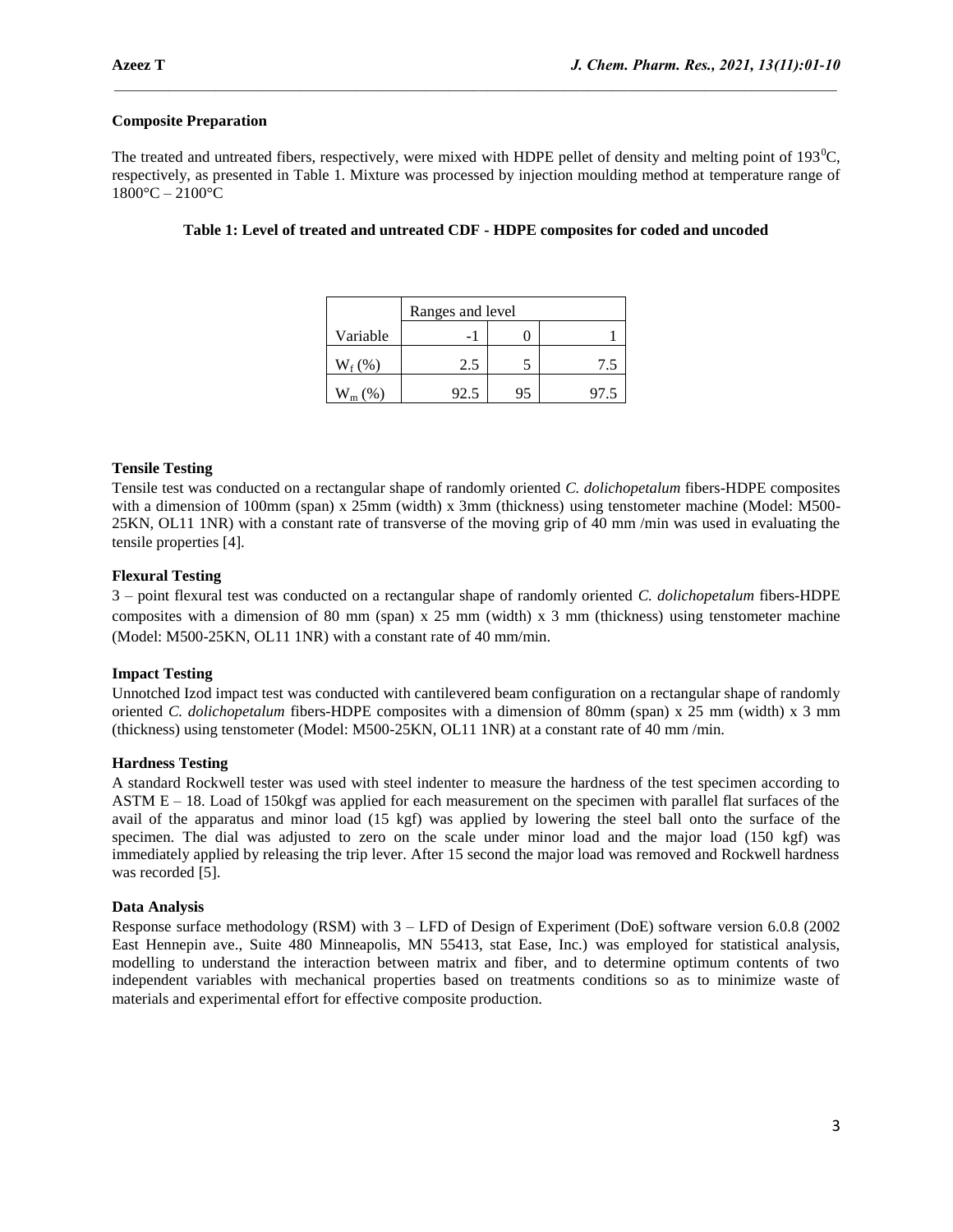## **RESULTS AND DISCUSSION**

 $\mathcal{L}_\mathcal{L} = \mathcal{L}_\mathcal{L}$ 

Experimental results obtained using RSM of 3 – LFD was presented in Table 2 for mechanical properties of both unCDF -, mCDF - and aCDF - HDPE composites. Table 2 shows the results of the response surface models for unCDF – HDPE composite production in the form of analysis of variance (ANOVA) for tensile strength, flexural strength, hardness and impact strength in actual units as presented in equations 1 – 4 respectively.

## **Table 2: ANOVA of response quadratic model of mechanical properties of HDPE composite with unCDF**

|                                              | Sum of           |              | Mean             | $\boldsymbol{\mathrm{F}}$ |            |              |              |            | Adeq      |
|----------------------------------------------|------------------|--------------|------------------|---------------------------|------------|--------------|--------------|------------|-----------|
| Source                                       | Squares          | DF           | Square           | Value                     | Prob > F   | $R^2$        | Adj $R^2$    | Pred $R^2$ | Precision |
| Tensile strength                             |                  |              |                  |                           |            |              |              |            |           |
| Intercept                                    | 922.0599         | 5            | 184.412          | 35000000                  | < 0.0001   | $\mathbf{1}$ | $\mathbf{1}$ | 1          | 16635.58  |
| $W_f$                                        | 919.9628         | 1            | 919.9628         | 180000000                 | < 0.0001   |              |              |            |           |
| $\mathbf{W}_{\rm m}$                         | 1.5445           | 1            | 1.5445           | 296838                    | < 0.0001   |              |              |            |           |
| $W_f^2$                                      | 0.128            | 1            | 0.128            | 24591.1                   | < 0.0001   |              |              |            |           |
| ${W_m}^2$                                    | $\boldsymbol{0}$ | 1            | $\boldsymbol{0}$ | 0.00228                   | 0.96326    |              |              |            |           |
| $W_fW_m$                                     | 0.4246           | 1            | 0.4246           | 81611.9                   | < 0.0001   |              |              |            |           |
|                                              |                  |              |                  | Flexural strength         |            |              |              |            |           |
| Intercept                                    | 57.4511          | 5            | 11.4902          | 49.1623                   | < 0.0001   | 0.9723       | 0.9525       | 0.721      | 18.7406   |
| $W_f$                                        | 16.3393          | 1            | 16.3393          | 69.9096                   | $< 0.0001$ |              |              |            |           |
| $\mathbf{W}_{\rm m}$                         | 0.0002           | 1            | 0.0002           | 0.00101                   | 0.97549    |              |              |            |           |
| $W_f^{\,2}$                                  | 39.6687          | 1            | 39.6687          | 169.727                   | < 0.0001   |              |              |            |           |
| $\mbox{W}_{\mbox{\scriptsize m}}^{\ \ 2}$    | 1.4325           | 1            | 1.4325           | 6.12921                   | 0.042475   |              |              |            |           |
| $W_fW_m$                                     | 0.0104           | 1            | 0.0104           | 0.04443                   | 0.83906    |              |              |            |           |
|                                              |                  |              |                  | Hardness                  |            |              |              |            |           |
| Intercept                                    | 3.13             | 5            | 0.63             | 36560000                  | < 0.0001   | $\mathbf{1}$ | $\mathbf{1}$ | 1          | 22486.81  |
| $W_f$                                        | 0.94             | 1            | 0.94             | 54610000                  | < 0.0001   |              |              |            |           |
| $\mathbf{W}_{\rm m}$                         | 2.2              | $\mathbf{1}$ | 2.2              | 12820000                  | < 0.0001   |              |              |            |           |
| $W_{\rm f}^{\,2}$                            | 0.000349         | 1            | 0.000349         | 20384                     | < 0.0001   |              |              |            |           |
| $\mbox{W}_{\mbox{\scriptsize m}}^{\ \ 2}$    | $\mathbf{0}$     | 1            | $\boldsymbol{0}$ | $\overline{0}$            | 1          |              |              |            |           |
| $W_{\rm f} W_{\rm m}$                        | 0.000433         | 1            | 0.000433         | 25237.33                  | < 0.0001   |              |              |            |           |
| Impact strength                              |                  |              |                  |                           |            |              |              |            |           |
| Intercept                                    | 124182.1         | 3            | 41394.05         | 102.879                   | < 0.0001   | 0.9717       | 0.9622       | 0.8813     | 29.426    |
| $W_f$                                        | 119149.3         | 1            | 119149.3         | 296.13                    | < 0.0001   |              |              |            |           |
| $\mathbf{W}_{\mathrm{m}}$                    | 2955.841         | 1            | 2955.841         | 7.34636                   | 0.023981   |              |              |            |           |
| $\mathbf{W}_\mathrm{f}\mathbf{W}_\mathrm{m}$ | 2077.035         | $\mathbf{1}$ | 2077.035         | 5.1622                    | 0.049198   |              |              |            |           |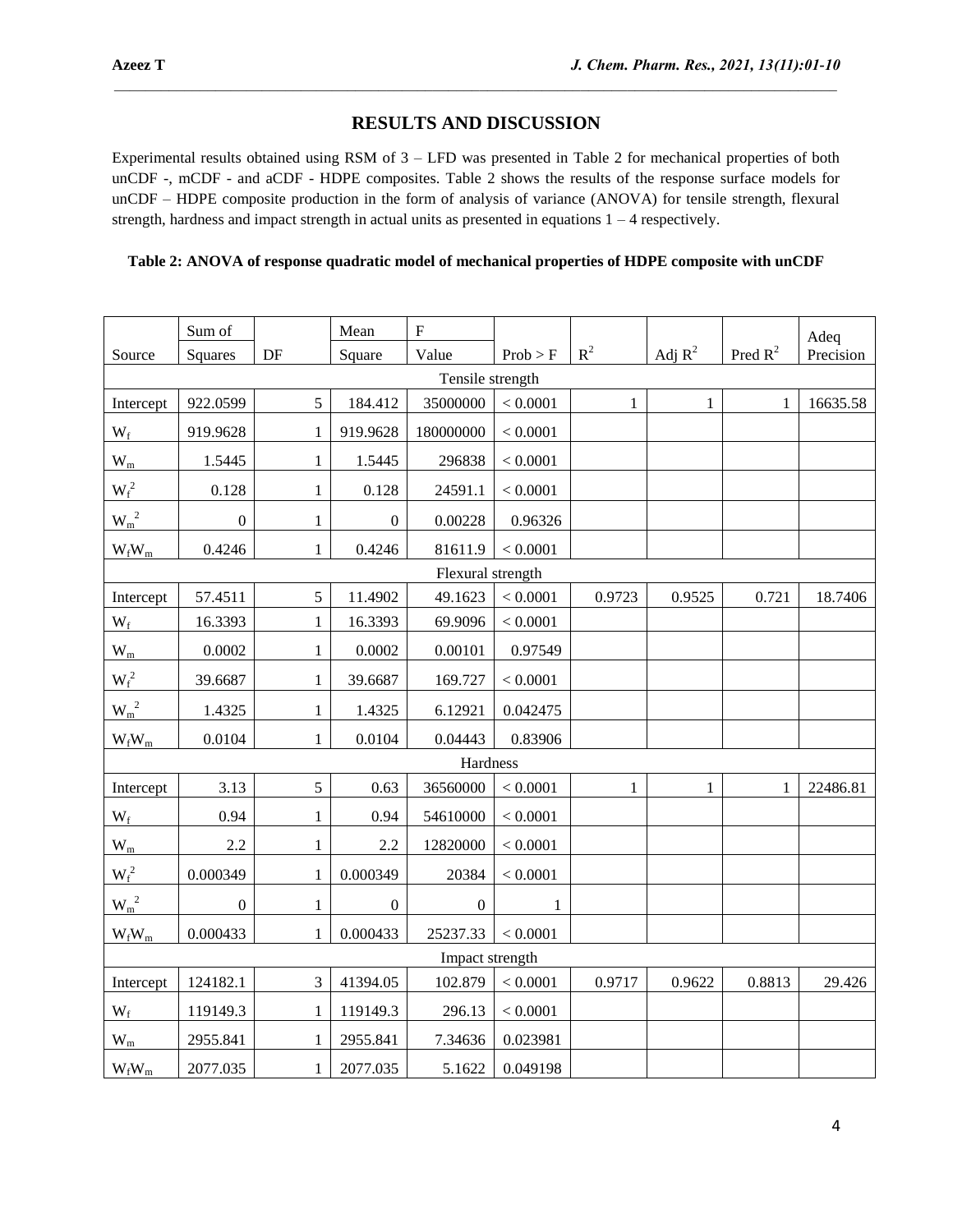$$
T_s = -0.5671 + 0.318W_f + 0.462W_m - 0.0319W_f^2 + 1.048x10^{-5}W_m^2 - 0.052W_fW_m
$$
\n
$$
F_s = -1019.9 - 5.931W_f + 21.937W_m + 0.6046W_f^2 - 0.1152W_m^2 - 0.00815W_fW_m
$$
\n
$$
H = -0.036 - 0.017W_f + 0.25W_m - 1.66X10^{-3}W_f^2 + 1.001X10^{-15}W_m^2 - 1.66X10^{-3}W_fW_m
$$
\n
$$
I_s = 953.2 - 290W_f - 9.3516W_m + 3.646W_fW_m
$$
\n(4)

 $\mathcal{L}_\mathcal{L} = \mathcal{L}_\mathcal{L}$ 

The response models for tensile, flexural strength and hardness were quadratics, and  $2 -$  factors with interaction between the fiber and HDPE matrix fractions for impact strength with  $p < 0.0001$  for all the model as suggested by DoE. The goodness of fit of the model may be checked by the determination coefficient  $(R^2)$  of tensile strength (1.000), flexural strength (0.9723), hardness (1.000) and impact strength (0.9717) which explain 100, 97.23, 100 and 97.17 % of the observed variability, respectively, while 0.00, 2.77, 0.00 and 2.82% represent the residue which cannot be explained. The *adj.*  $R^2$  and *pred.*  $R^2$  were reasonably in agreement and satisfactory for confirming the significance of the models.

The insignificant model terms  $(W_m^2$  for tensile strength, and  $W_m$  and  $W_fW_m$  for flexural strength) could be considered to have no effect on the tensile strength and flexural strength response models of equations 1 and 2, respectively. This is in agreement with the report. Moreover, the developed models were fit and may be used for design applications since *adequate precision > 4.*

In the case of mCDF – HDPE composites, the developed response models for tensile strength, flexural strength, hardness and impact strength, respectively, are represented by equations 5, 6, 7 and 8;

 $T_s = -501.79 + 72.576W_f + 6.318W_m - 1.0932W_f^2 - 0.01373W_m^2 - 0.5397W_fW_m$  (5)

 $F_s = -864.09 + 10.658W_f + 17.879W_m - 1.312W_f^2 - 0.0946W_m^2 + 0.03186W_fW_m$  (6)

$$
H = 1019.5 - 6.6807W_f - 20.86W_m - 0.26593W_f^2 + 0.11007W_m^2 + 0.092W_fW_m \tag{7}
$$

$$
I_s = 212.44 - 102.06W_f + 3.419W_m + 10.206W_f^2 - 1.931x10^{-5}W_m^2 - 0.14W_fW_m \tag{8}
$$

The models were quadratics for mechanical properties. The high value of  $R^2$  with a magnitude 0.9870, 0.9867, 0.8767 and 0.9998 for tensile strength, flexural strength, hardness and impact strength, respectively, indicates the good fitness of the models. It may be used for design application since *adequate precision > 4* based on the ANOVA analysis of the responses presented in Table 4. However, based on the p - value estimated,  $W_m^2$  for tensile strength,  $W_{m}$ ,  $W_{m}^{2}$  and  $W_{f}W_{m}$  for flexural strength,  $W_{m}^{2}$  and  $W_{f}W_{m}$  for hardness, and  $W_{m}^{2}$  for impact strength were insignificant model terms due to  $p > 0.05$ . The closeness of  $R^2$ , *adj.*  $R^2$  and *pred.*  $R^2$  indicates reasonable agreement and satisfactory of equations 5, 6 and 8 with experimental data. For hardness property, pred.  $R^2$  is negative which implies that the overall mean is a better predictor of the response than the model represented by equation 7 which is not based on predicted data. Hence, pred.  $R^2$  may be ignored since the  $R^2$  and *adj.*  $R^2$ <sup>are</sup> closer. Similarly, the developed response models for tensile strength, flexural strength, hardness and impact strength of aCDF – HDPE composites, respectively, represented by equations 9, 10, 11 and 12 were quadratics and ANOVA are presented in Table 5.

$$
T_s = -2846.1 - 43.534W_f + 62.333W_m + 1.5396W_f^2 - 0.3327W_m^2 + 0.2716W_fW_m
$$
 (9)  
\n
$$
F_s = 57.676 + 2.1919W_f - 1.2721W_m - 0.218W_f^2 + 0.00691W_m^2 + 0.000392W_fW_m
$$
 (10)  
\n
$$
H = -11.879 + 5.3193W_f + 0.2317W_m - 0.5411W_f^2 - 0.00012W_m^2 - 0.0188W_fW_m
$$
 (11)  
\n
$$
I_s = -7093.2 + 289.68W_f + 139.34W_m - 28.967W_f^2 - 0.7317W_m^2 + 0.1565W_fW_m
$$
 (12)

Models were fit and may be employed for any design applications due to high value of  $R^2$  with magnitude of 0.9418, 0.9971, 1.0000 and 0.9994, respectively, for tensile strength, flexural strength, hardness and impact strength and *adequate precision* > 4 as presented in Table 5. The model terms  $W_{m}$ ,  $W_{m}^{2}$  and  $W_{f}W_{m}$  for tensile strength,  $W_{m}^{2}$  and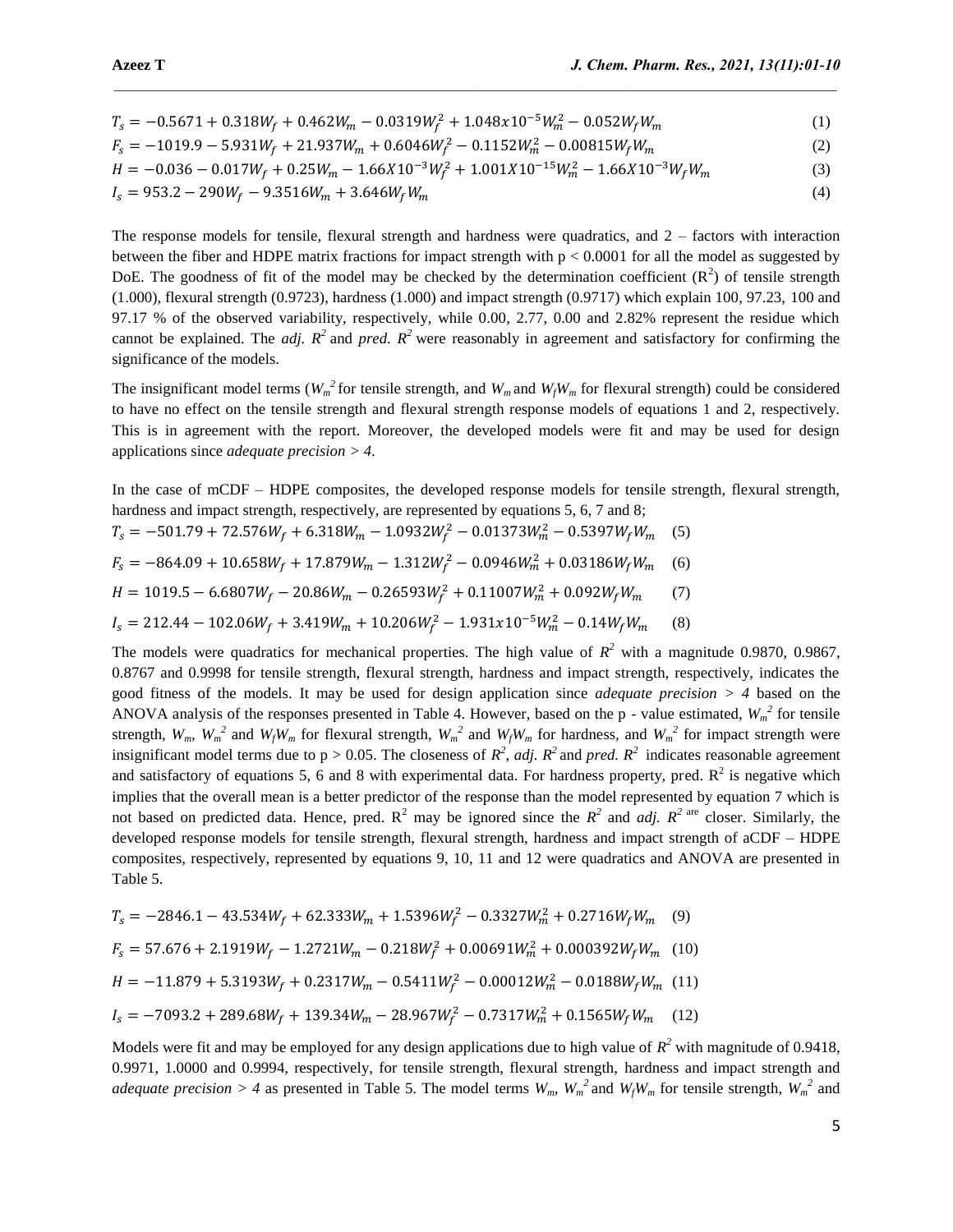$W_fW_m$  for flexural strength,  $W_m^2$  for hardness, and  $W_m$ ,  $W_m^2$  and  $W_fW_m$  for impact strength were insignificant since p *> 0.05.*

 $\mathcal{L}_\mathcal{L} = \mathcal{L}_\mathcal{L}$ 

|                                              | Sum of           |                | Mean             | ${\bf F}$         |              |        |           |            | Adeq      |
|----------------------------------------------|------------------|----------------|------------------|-------------------|--------------|--------|-----------|------------|-----------|
| Source                                       | Squares          | DF             | Square           | Value             | Prob > F     | $R^2$  | Adj $R^2$ | Pred $R^2$ | Precision |
| Tensile strength                             |                  |                |                  |                   |              |        |           |            |           |
| Model                                        | 705.9466         | 5              | 141.189          | 105.978           | < 0.0001     | 0.987  | 0.9776    | 0.8674     | 32.4964   |
| $\mathbf{W}_{\mathrm{f}}$                    | 148.5077         | 1              | 148.508          | 111.471           | < 0.0001     |        |           |            |           |
| $\mathbf{W}_{\rm m}$                         | 38.4135          | 1              | 38.4135          | 28.833            | 0.001041     |        |           |            |           |
| $W_{\rm f}^{\,2}$                            | 473.4992         | 1              | 473.499          | 355.412           | < 0.0001     |        |           |            |           |
| $\mbox{W}_{\mbox{\scriptsize m}}^{\ \ 2}$    | 0.0203           | 1              | 0.0203           | 0.0153            | 0.90517      |        |           |            |           |
| $W_fW_m$                                     | 45.5058          | 1              | 45.506           | 34.157            | 0.000634     |        |           |            |           |
|                                              |                  |                |                  | Flexural strength |              |        |           |            |           |
| Model                                        | 242.559          | $\mathfrak{S}$ | 48.512           | 105.172           | < 0.0001     | 0.9869 | 0.9775    | 0.8804     | 22.1538   |
| $W_f$                                        | 11.866           | 1              | 11.861           | 25.7254           | 0.00144      |        |           |            |           |
| $\mathbf{W}_{\rm m}$                         | 0.1852           | 1              | 0.1852           | 0.4016            | 0.54643      |        |           |            |           |
| $W_f^2$                                      | 229.384          | 1              | 229.384          | 497.299           | $< 0.0001$   |        |           |            |           |
| ${W_m}^2$                                    | 0.9649           | 1              | 0.9649           | 2.0919            | 0.19133      |        |           |            |           |
| $W_{\rm f} W_{\rm m}$                        | 0.1586           | 1              | 0.1586           | 0.3438            | 0.57608      |        |           |            |           |
|                                              |                  |                |                  | Hardness          |              |        |           |            |           |
| Model                                        | 32.3435          | 5              | 6.4687           | 9.9546            | 0.00439      | 0.8767 | 0.7886    | $-0.1276$  | 11.5106   |
| $\mathbf{W}_{\mathrm{f}}$                    | 13.5             | 1              | 13.5             | 20.7749           | 0.00261      |        |           |            |           |
| $\mathbf{W}_{\rm m}$                         | 9.8817           | 1              | 9.8817           | 15.2067           | 0.0059       |        |           |            |           |
| $\mathbf{W_{f}^{\,2}}$                       | 6.3323           | 1              | 6.3323           | 9.7447            | 0.01681      |        |           |            |           |
| $\mbox{W}_{\mbox{\scriptsize m}}^{\ \ 2}$    | 1.3071           | 1              | 1.3071           | 2.0114            | 0.19907      |        |           |            |           |
| $W_fW_m$                                     | 1.3225           | 1              | 1.3225           | 2.0352            | 0.19674      |        |           |            |           |
|                                              |                  |                |                  | Impact strength   |              |        |           |            |           |
| Model                                        | 20059.24         | 5              | 4011.8486        | 7478.087          | < 0.0001     | 0.9998 | 0.9997    | 0.9981     | 224.0564  |
| $\rm W_{f}$                                  | 6634.506         | 1              | 6634.506         | 12366.72          | < 0.0001     |        |           |            |           |
| $\mathbf{W}_{\rm m}$                         | 276.448          | 1              | 276.448          | 515.299           | < 0.0001     |        |           |            |           |
| $W_f^2$                                      | 13145.23         | $\mathbf{1}$   | 13145.225        | 24502.7           | < 0.0001     |        |           |            |           |
| $\mbox{W}_{\mbox{\scriptsize m}}^{\ \ 2}$    | $\boldsymbol{0}$ | $\mathbf{1}$   | $\boldsymbol{0}$ | $\boldsymbol{0}$  | $\mathbf{1}$ |        |           |            |           |
| $\mathbf{W}_\mathrm{f}\mathbf{W}_\mathrm{m}$ | 3.0643           | 1              | 3.0643           | 5.7118            | 0.04817      |        |           |            |           |

|  |  |  | Table 3: ANOVA of response quadratic model of mechanical properties of HDPE composite with mCDF |
|--|--|--|-------------------------------------------------------------------------------------------------|
|  |  |  |                                                                                                 |

The 3 – D response surface plot of 3 – LFD models revealed the effects of weight fraction on mechanical properties of unCDF - , mCDF - and aCDF - HDPE matrix composites, respectively, based on the maximum desirability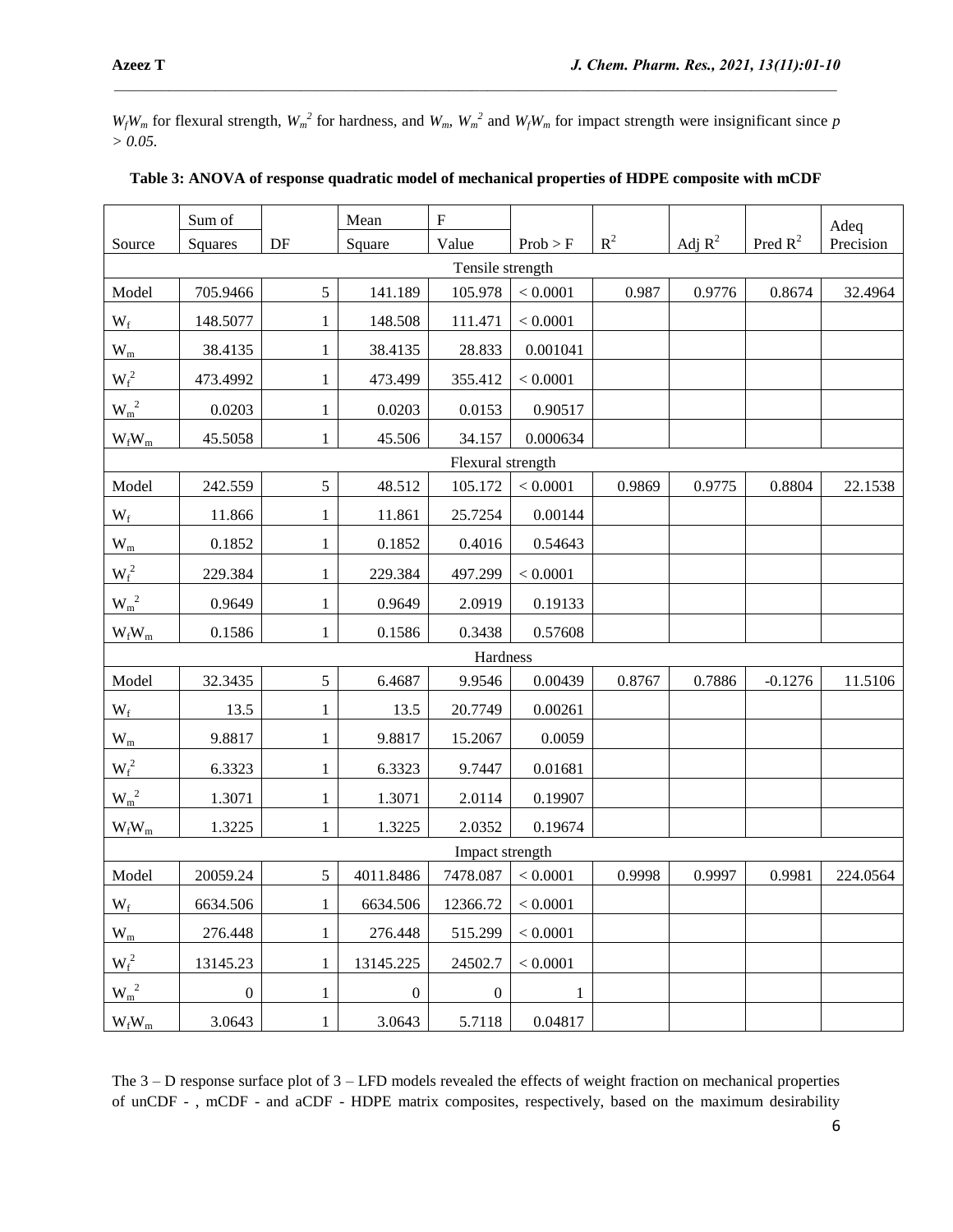obtained as illustrated in Figure 1(a), (b) and (c). The optimum weight fraction of fiber 3.00, 3.70 and 4.50 w% with 97.5, 97.5 and 96.12% matrix (HDPE) were obtained for unCDF- HDPE, mCDF -HDPE and aCDF –HDPE composites, respectively, which based on optimal properties as presented in Table 4. It can also be observed in this study, that the ratio between values of fiber–matrix for material property values obtained differs for composites using treated fibers and the untreated fiber. The choice of these optimal weight fractions for the models was based on highest desirability obtained. The desirability indicated the combined mechanical properties (tensile strength, flexural strength, hardness and impact strength) of the composites.

 $\mathcal{L}_\mathcal{L} = \mathcal{L}_\mathcal{L}$ 



**Figure 1: 3 - D Response surface of mechanical properties of** *C. dolichopetalum* **fiber – HDPE composites (a) untreated (b) mercerized and (c) acetylated fiber.**

Developed models and optimal responses for average of three samples for unCDF -, mCDF - and aCDF-composites are presented in Table 5. It can be observed that unCDF and mCDF increased the tensile strength of HDPE matrix by 27.66 and 30.87 % of HDPE matrix, respectively, while that of acetylated reduced by 1.18 % of HDPE matrix with considerable error. This shows that mercerization of CDF increased the tensile strength by 2.51% of unCDF – HDPE composites at optimum weight fraction of fiber and matrix which may be due to increase in interfacial bonding of the fiber. This indicated that the use of mercerized CDF for HDPE composites possess higher degree of effectiveness compared to alkali and xylene modified henquen fiber with no noticeable improvement in tensile strength of HDPE composites as reported by Herrera - Franco and Valadez-Gonza´lez as a load carrying material. It can be observed that unCDF, mCDF and aCDF, respectively, reduced the flexural strength of the HDPE composites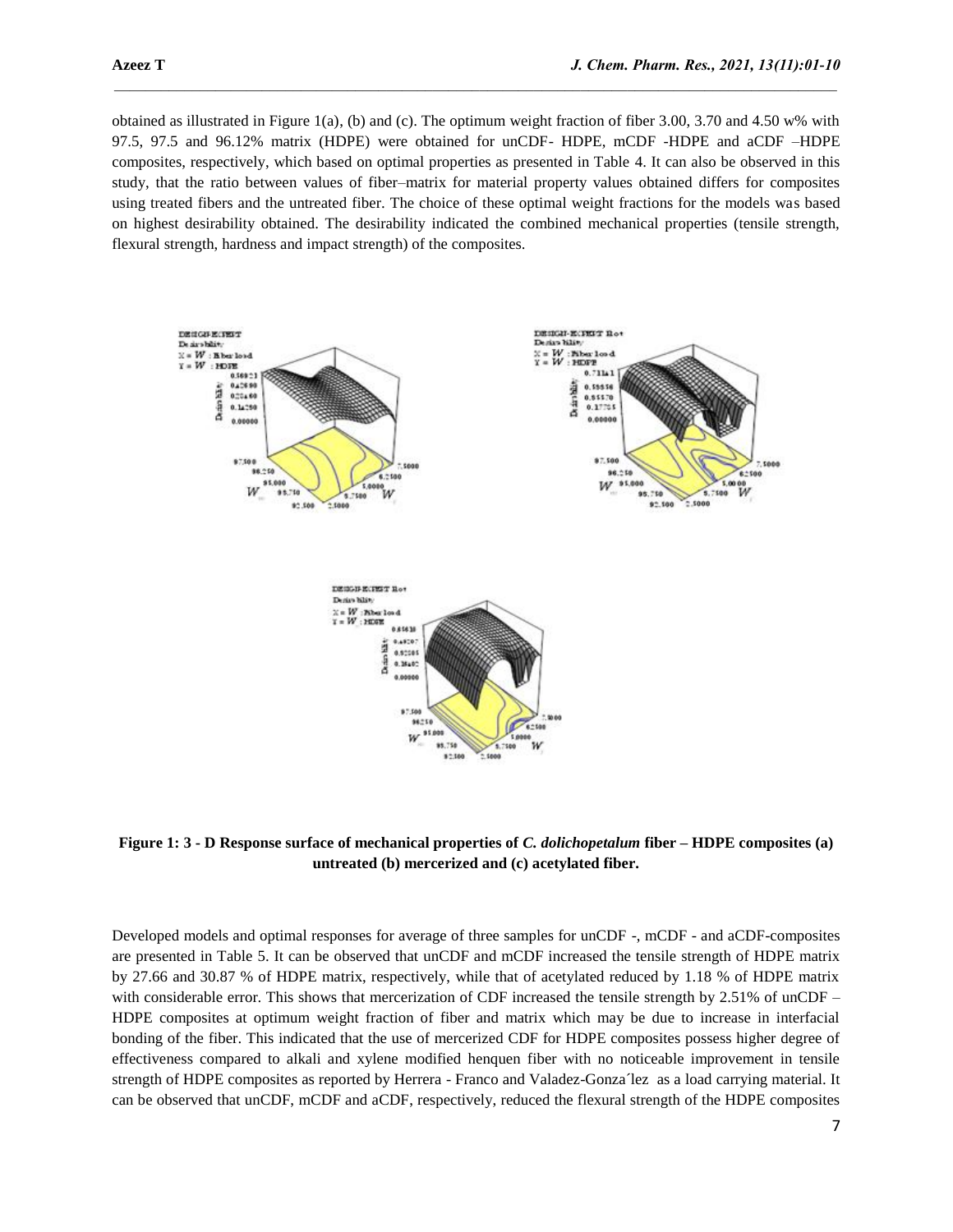by 189.38, 100.38 and 423.99% of HDPE matrix. This is in contrast with report of Herrera - Franco and Valadez-Gonza´lez and Meysam.

 $\mathcal{L}_\mathcal{L} = \mathcal{L}_\mathcal{L}$ 

|                                           | Sum of           |              | Mean             | $\overline{F}$ |          |        |           |            | Adeq      |
|-------------------------------------------|------------------|--------------|------------------|----------------|----------|--------|-----------|------------|-----------|
| Source                                    | <b>Squares</b>   | DF           | Square           | Value          | Prob > F | $R^2$  | Adj $R^2$ | Pred $R^2$ | Precision |
| Tensile strength                          |                  |              |                  |                |          |        |           |            |           |
| Model                                     | 489.3218         | 5            | 97.8644          | 22.6402        | 0.000345 | 0.9418 | 0.9002    | 0.4082     | 13.2813   |
| $\mathbf{W}_{\mathrm{f}}$                 | 205.1607         | 1            | 205.161          | 47.4624        | 0.000234 |        |           |            |           |
| $\mathbf{W}_{\mathrm{m}}$                 | 8.7909           | 1            | 8.7909           | 2.0337         | 0.19688  |        |           |            |           |
| $W_f^2$                                   | 251.9067         | 1            | 251.907          | 58.2767        | 0.000123 |        |           |            |           |
| $\mbox{W}_{\rm m}{}^2$                    | 11.9395          | 1            | 11.9395          | 2.7621         | 0.14047  |        |           |            |           |
| $W_fW_m$                                  | 11.524           | 1            | 11.524           | 2.666          | 0.14653  |        |           |            |           |
| Flexural strength                         |                  |              |                  |                |          |        |           |            |           |
| Model                                     | 6.015            | 5            | 1.203            | 473.911        | < 0.0001 | 0.9971 | 0.995     | 0.9731     | 49.4349   |
| $W_f$                                     | 0.0906           | 1            | 0.0906           | 35.6722        | 0.000557 |        |           |            |           |
| $\mathbf{W}_{\mathrm{m}}$                 | 0.0656           | 1            | 0.0656           | 25.8608        | 0.001423 |        |           |            |           |
| $W_f^{\,2}$                               | 5.8537           | $\mathbf{1}$ | 5.8537           | 2305.985       | < 0.0001 |        |           |            |           |
| $\mbox{W}_{\mbox{\scriptsize m}}^{\ \ 2}$ | 0.0051           | 1            | 0.0051           | 2.0266         | 0.19757  |        |           |            |           |
| $W_fW_m$                                  | $\boldsymbol{0}$ | $\mathbf{1}$ | $\overline{0}$   | 0.0095         | 0.92525  |        |           |            |           |
| Hardness                                  |                  |              |                  |                |          |        |           |            |           |
| Model                                     | 147.694          | 5            | 29.5389          | 32848.39       | < 0.0001 | 1      | 0.9999    | 0.9996     | 489.2124  |
| $W_f$                                     | 107.261          | $\mathbf{1}$ | 107.261          | 119278.5       | < 0.0001 |        |           |            |           |
| $\mathbf{W}_{\rm m}$                      | 3.4214           | 1            | 3.4214           | 3804.686       | < 0.0001 |        |           |            |           |
| $\mathbf{W_f}^2$                          | 36.957           | 1            | 36.9569          | 41097.58       | < 0.0001 |        |           |            |           |
| $\mbox{W}_{\rm m}{}^2$                    | $\mathbf{0}$     | $\mathbf{1}$ | $\boldsymbol{0}$ | 0.0018         | 0.96705  |        |           |            |           |
| $W_fW_m$                                  | 0.055            | 1            | 0.055            | 61.2035        | 0.000105 |        |           |            |           |
| Impact strength                           |                  |              |                  |                |          |        |           |            |           |
| Model                                     | 116343.9         | $\sqrt{5}$   | 23268.79         | 2175.909       | < 0.0001 | 0.9994 | 0.9989    | 0.995      | 101.0862  |
| $W_f$                                     | 8293.222         | 1            | 8293.222         | 775.515        | < 0.0001 |        |           |            |           |
| $\mathbf{W}_{\mathrm{m}}$                 | 45.6284          | $\mathbf{1}$ | 45.6284          | 4.2668         | 0.077717 |        |           |            |           |
| $W_f^2$                                   | 107943.5         | $\mathbf{1}$ | 107943.5         | 10094          | < 0.0001 |        |           |            |           |
| $\mbox{W}_{\mbox{\scriptsize m}}^{\ \ 2}$ | 57.7561          | 1            | 57.7561          | 5.4009         | 0.053082 |        |           |            |           |
| $W_{\rm f} W_{\rm m}$                     | 3.8259           | 1            | 3.8259           | 0.3578         | 0.56859  |        |           |            |           |

## **Table 4: ANOVA of response quadratic model of mechanical properties of HDPE composite with aCDF**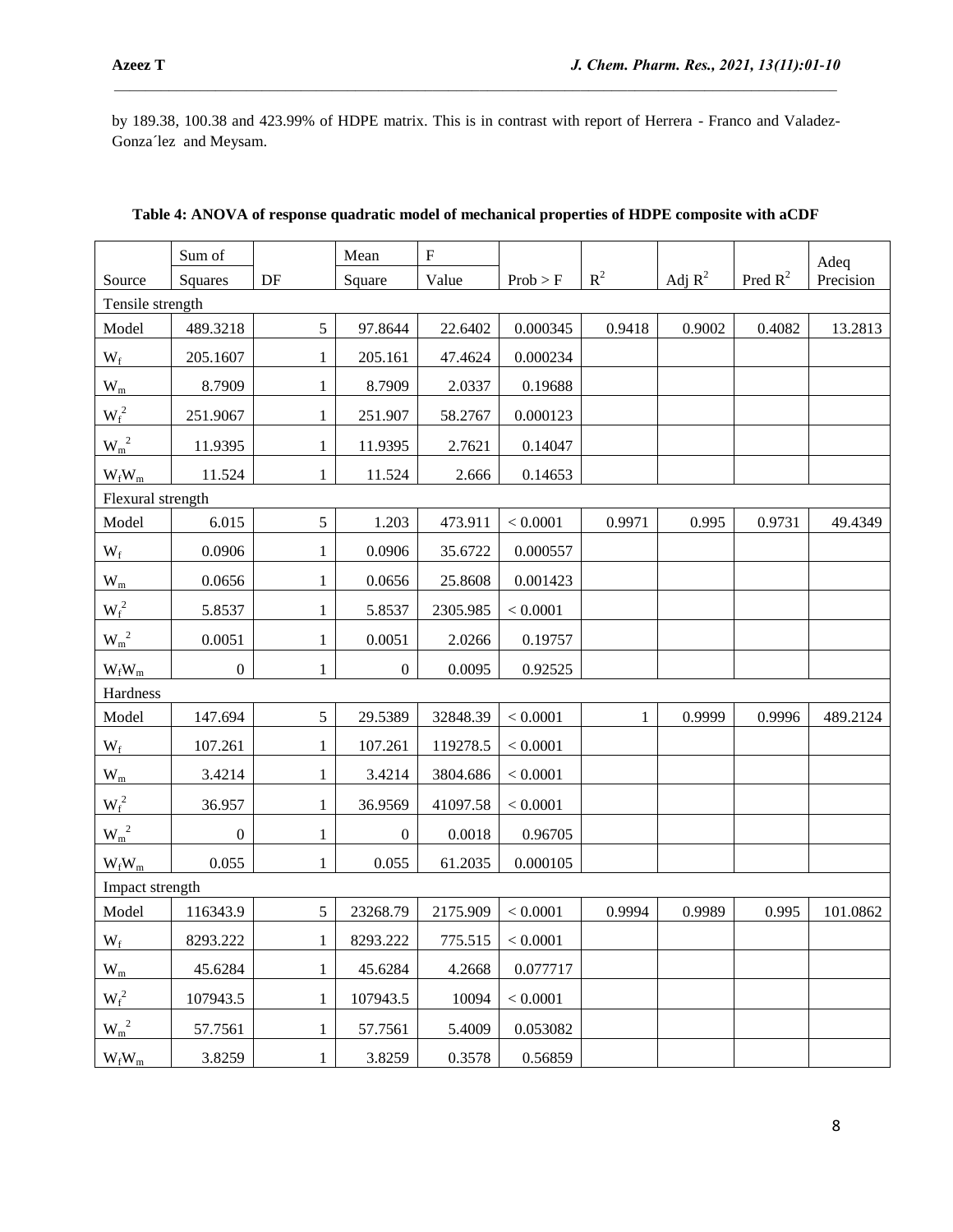|              |                  |           | Experimental            | Predicted |                  |
|--------------|------------------|-----------|-------------------------|-----------|------------------|
| Sample       | $W_f(\%)$        | $W_m(\%)$ | value<br>value          |           | Error(%)         |
|              |                  |           | Tensile strength (MPa)  |           |                  |
| <b>HDPE</b>  | $\overline{0}$   | 100       | 24.619                  | 24.619    | $\Omega$         |
| UnCDF-       |                  |           |                         |           |                  |
| <b>HDPE</b>  | 3                | 97.5      | 31.429                  | 30.152    | 4.063            |
| $mCDF -$     |                  |           |                         |           |                  |
| <b>HDPE</b>  | 3.7              | 97.5      | 32.219                  | 30.897    | 4.103            |
| aCDF-        |                  |           |                         |           |                  |
| <b>HDPEc</b> | 4.5              | 96.12     | 24.328                  | 24.372    | 0.181            |
|              |                  |           | Flexural strength (MPa) |           |                  |
| <b>HDPE</b>  | $\overline{0}$   | 100       | 27.114                  | 27.114    | $\Omega$         |
| UnCDF-       |                  |           |                         |           |                  |
| <b>HDPE</b>  | 3                | 97.5      | 9.3696                  | 8.891     | 5.383            |
| $mCDF -$     |                  |           |                         |           |                  |
| <b>HDPE</b>  | 3.7              | 97.5      | 13.531                  | 12.911    | 4.802            |
| aCDF-        |                  |           |                         |           |                  |
| <b>HDPEc</b> | 4.5              | 96.12     | 5.1745                  | 4.8269    | 7.201            |
|              |                  |           | Hardness (HR)           |           |                  |
| <b>HDPE</b>  | $\overline{0}$   | 100       | 21                      | 21        | $\theta$         |
| UnCDF-       |                  |           |                         |           |                  |
| <b>HDPE</b>  | 3                | 97.5      | 24.5                    | 23.9      | 2.343            |
| $mCDF -$     |                  |           |                         |           |                  |
| <b>HDPE</b>  | 3.7              | 97.5      | 37                      | 35.8      | 3.268            |
| aCDF-        |                  |           |                         |           |                  |
| <b>HDPEc</b> | 4.5              | 96.12     | 32                      | 30.4      | 4.869            |
|              |                  |           | Impact strength (kPa)   |           |                  |
| <b>HDPE</b>  | $\boldsymbol{0}$ | 100       | 859.3                   | 859.3     | $\boldsymbol{0}$ |
| UnCDF-       |                  |           |                         |           |                  |
| <b>HDPE</b>  | 3                | 97.5      | 256.7                   | 235.32    | 8.329            |
| $mCDF -$     |                  |           |                         |           |                  |
| <b>HDPE</b>  | 3.7              | 97.5      | 302.5                   | 295.8     | 2.215            |
| aCDF -       |                  |           |                         |           |                  |
| <b>HDPEc</b> | 4.5              | 96.12     | 357.2                   | 326.46    | 8.606            |

### **Table 5: Validated result of mechanical properties of** *dolichopetalum* **fiber – HDPE composites**

 $\mathcal{L}_\mathcal{L} = \mathcal{L}_\mathcal{L}$ 

However, mercerization of CDF improved the flexural strength by 44.41 % of unCDF - HDPE composites, while acetylation of CDF reduced the flexural strength by 44.77 % of unCDF – HDPE composites. The incorporation of unCDF increased hardness of composites by 16.67% of HDPE matrix and improved by mercerization and acetylation with 51.02 and 30.61 % of unCDF – HDPE composites, respectively, and it may be attributed to increased interfacial adhesion between the fiber and matrix. This is in agreement with the report and Azeez and Onukwuli . Contrarily, unCDF reduced the impact strength of the matrix by 70.12 % of HDPE matrix while mercerization and acetylation of fiber increased the impact strength by 17.84 and 39.15 % of unCDF – HDPE